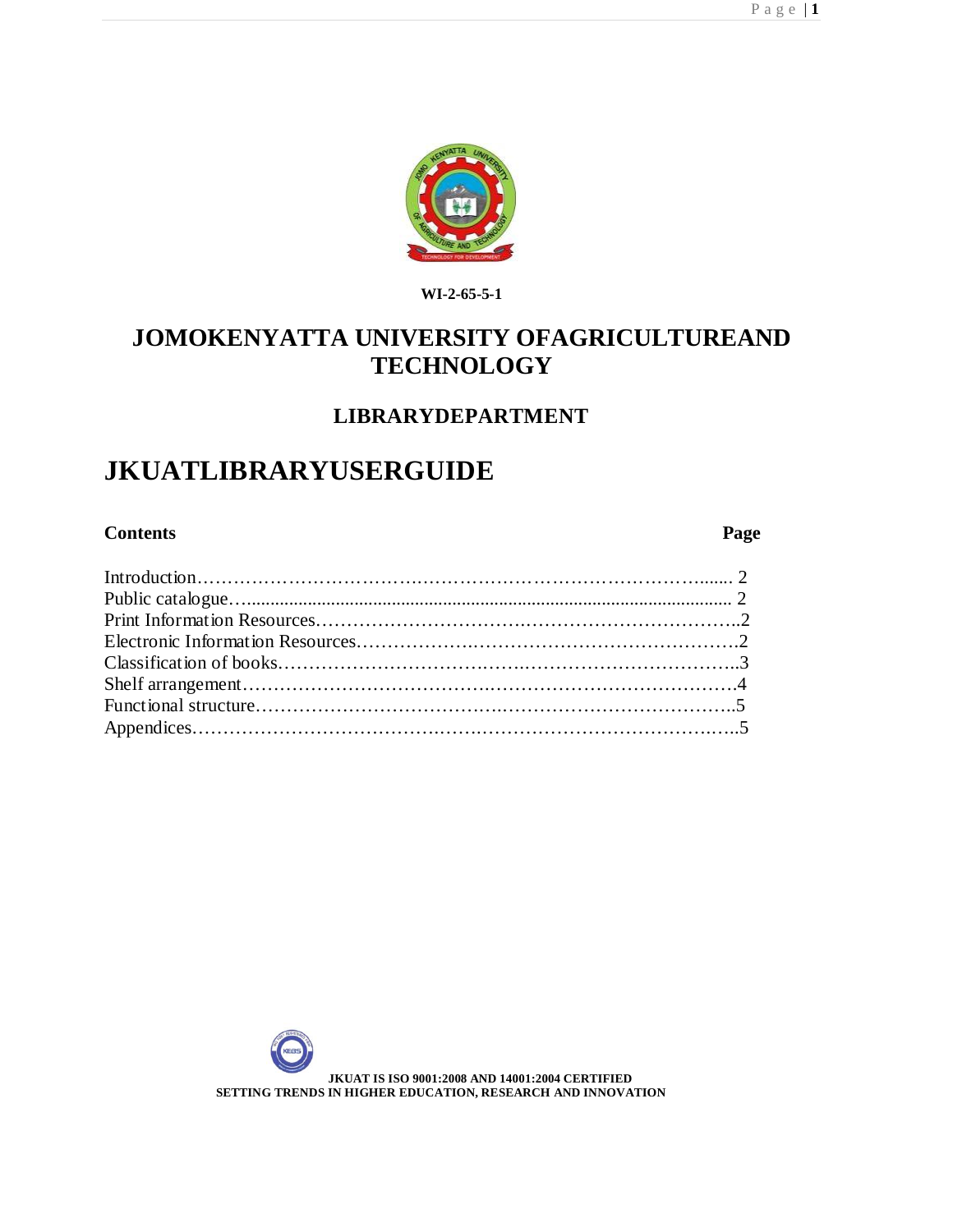# *1. Introduction:*

## This User Guide is aimed

atenlighteningallcategoriesofinformationseekersonhowtoRetrievetherequiredinformationfrom the Library. Users' of a university library usually have specific information needs. For example:

- Students may need to refer to the library to complete their continuous assignments
- Lecturers may need to use the library for research work and compilation of reading lists for their students
- The general university staff may need to use the library to develop their professional skills
- All users may need to browse the internet resources
- All the above categories can also be interested in leisure reading of newspapers, magazines.

The Library houses both print and electronic information resources.

## *2. The Online Catalogue:*

A catalogue is basically a list of items. A library catalogue is a list of books held in the library. Give preference to the OPAC as it is the most up to date.

The library has a card and an automated catalogue also called the OPAC–Online Public Access Catalogue. The manual catalogue cards are stored in catalogue cabinets located to the left of the library's main entrance. The library has three types of card catalogues, all arranged or filed alphabetically by author, by title or by subject. The OPAC is the online version of the card catalogue and is available on this link<http://library.jkuat.ac.keandalsoviadedicatedterminals> within the library.

# *3. Print Information Resources:*

The library collects and houses printers our cesin form of books, journals, magazines, reports, newspapers, government publications, theses and dissertations, exam past papers and JKUAT publications.

### *4. Electronic Information Resources:*

In addition to the print collection of about 100,000 volumes the library also has access to over 30 databases of electronic books and journals. The links to online resources are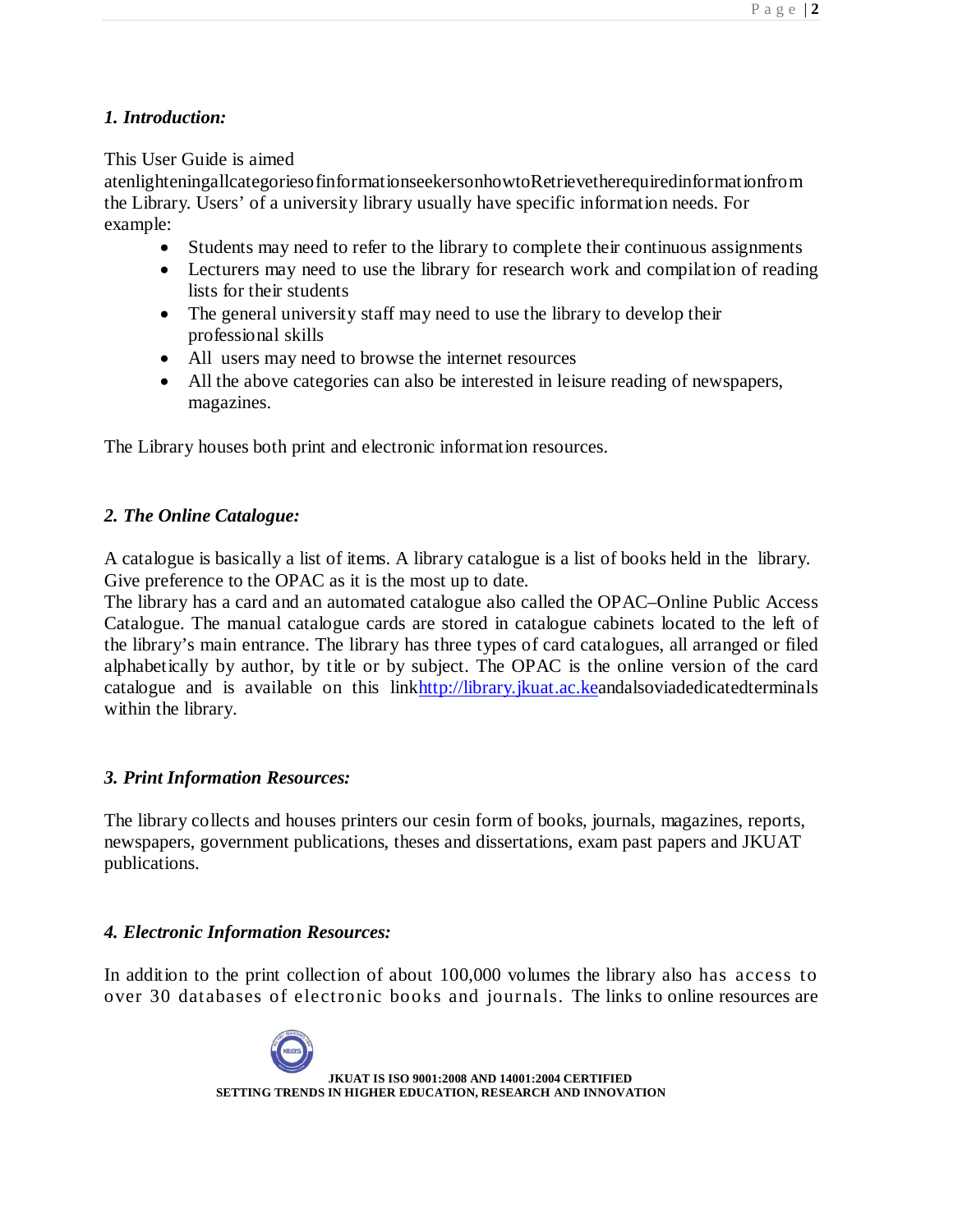available on the library website at <http://www.jkuat.ac.ke/departments/library/.> The past papers are also available online at [www.googlesites@students.jkuat.ac.ke/student.](http://www.googlesites@students.jkuat.ac.ke/student.) Students need to activate their student's emails at [www.jkuat.ac.ke/studentemail/](http://www.jkuat.ac.ke/studentemail/) before accessing the past papers. Further, the JKUAT Digital Repository which houses theses and dissertations and other JKUAT publications are available at <http://ir.jkuat.ac.ke>

# *5. Classification of Books:*

- (i) The library uses the Library of Congress Classification Scheme to organize its collection. This scheme divides all knowledge into21 major classes of subjects as shown in appendix A.
	- (a) Each major subject is designated a letter from the English alphabet excluding "I" and "O" e.g. Science general is a major subject area and is classified as "Q".
	- (b) Specific subjects within each major subject area are classified by using a combination of two letters to indicate that it is a subdivision of the major subject e.g. Mathematics is a subject within science and it is classified under "QA". Physics is a subject within science and is classified under "QC".
	- (c) Topics under specific subjects are classified by addition of Arabic numbers to the two letters e.g.
		- 1. Matrices-a topic in mathematics is classified under "QA188".
		- 2. Statistical physics–a topic in physics is classified under "QC 21.2"
- (ii) In summary the Library of Congress Classification Scheme consists of the following components:

| Subject area    | <b>Major</b> class | Sub-class           | <b>Class No.</b>  | Call No.  |
|-----------------|--------------------|---------------------|-------------------|-----------|
|                 | Broad subject      | Specific<br>subject | Specific<br>topic |           |
| Science         |                    |                     |                   |           |
| Mathematics     |                    | QA                  |                   |           |
| <b>Matrices</b> |                    |                     | QA188             |           |
|                 |                    |                     |                   | QA188.F56 |

The above subject is taken as an example of the major class, sub class and class numbers within the Library of Congress Classification Scheme. See the outline of allsubjectsin Appendix A.

(iii) **Call Number**: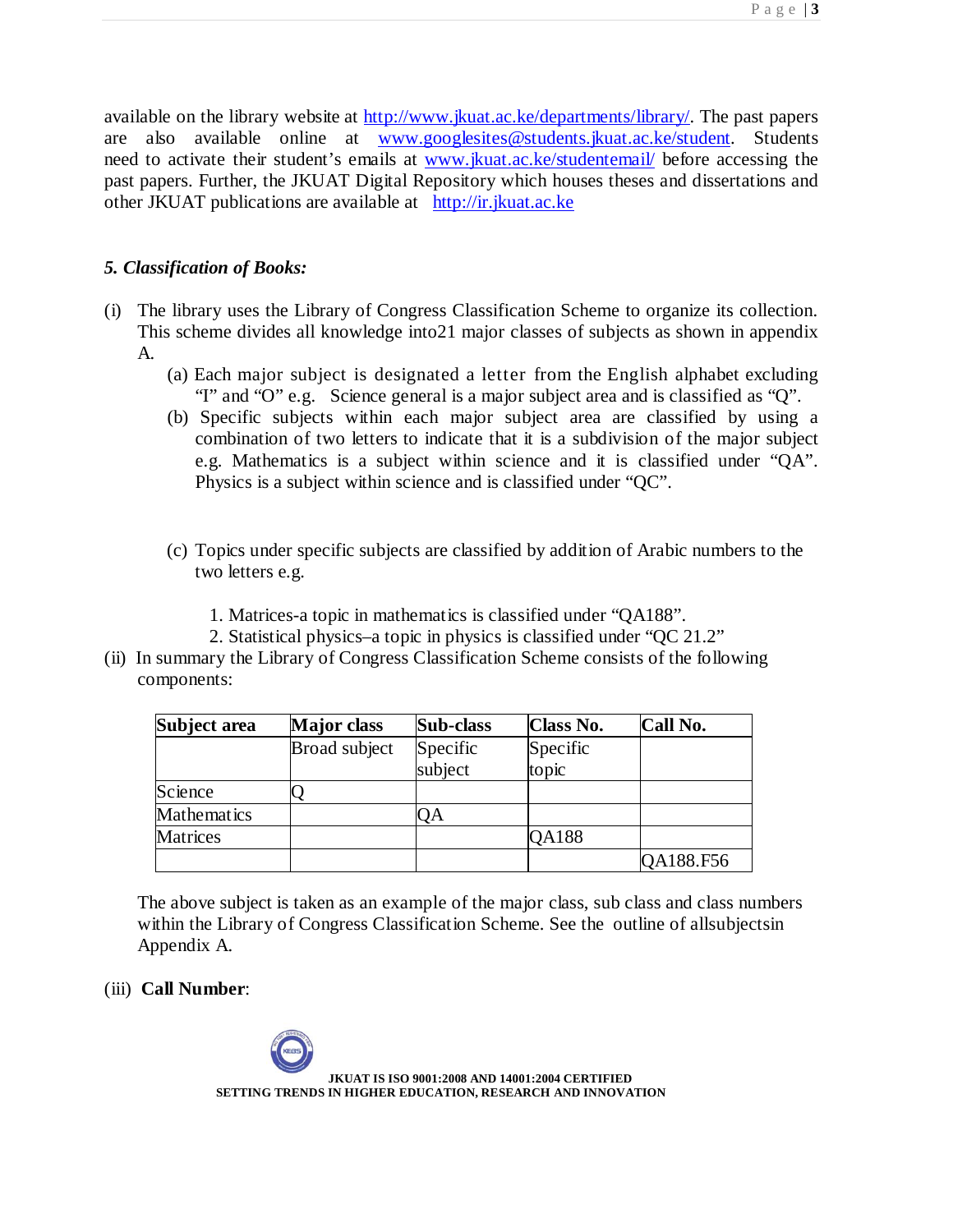This is the number marked on the book spine to identify and show position of the book on the shelves. It is the number by which a reader locates a book. It is a combination of the class number and book number as shown the last column of the table above. Different titles of a book on the same topics have the same class numbers. For example, below are two samples of catalogue book records.

| Call number $\rightarrow$    | QA    | Wright, D.F.                                                                |
|------------------------------|-------|-----------------------------------------------------------------------------|
|                              | 154.2 | Intermediate Algebra /by                                                    |
|                              | .W74  | Franklin Wright and Bill                                                    |
|                              |       | D.New, Boston: Allynand Bacon, 1981.<br>x494p.                              |
| Specific topic $\rightarrow$ |       | 1. Algebra I. New, Bill D.                                                  |
|                              |       | II. Title                                                                   |
|                              |       |                                                                             |
| Call number $\rightarrow$    | QA    | Stokowski, E.W.                                                             |
|                              | 154.2 | Fundamentals of College Algebra/ by                                         |
|                              | .S96  | Earl W.Swokowski, JeffreyA.Cole.- 8 <sup>th</sup> ed.<br>Boston: PWS, 1992. |
|                              |       | 513p.                                                                       |
| Specific topic $\rightarrow$ |       | 1. Algebra I.Cole, Jeffrey A. II. Title                                     |

As shown above Franklin D. Wright and Earl W. Swokowskiare are only two authors among many who have written books on algebra? The call number is available on the card catalogue and the OPAC record.

# *6. Shelf Arrangement:*

Each book has its call number marked on its pine to assist in its location as shown here.

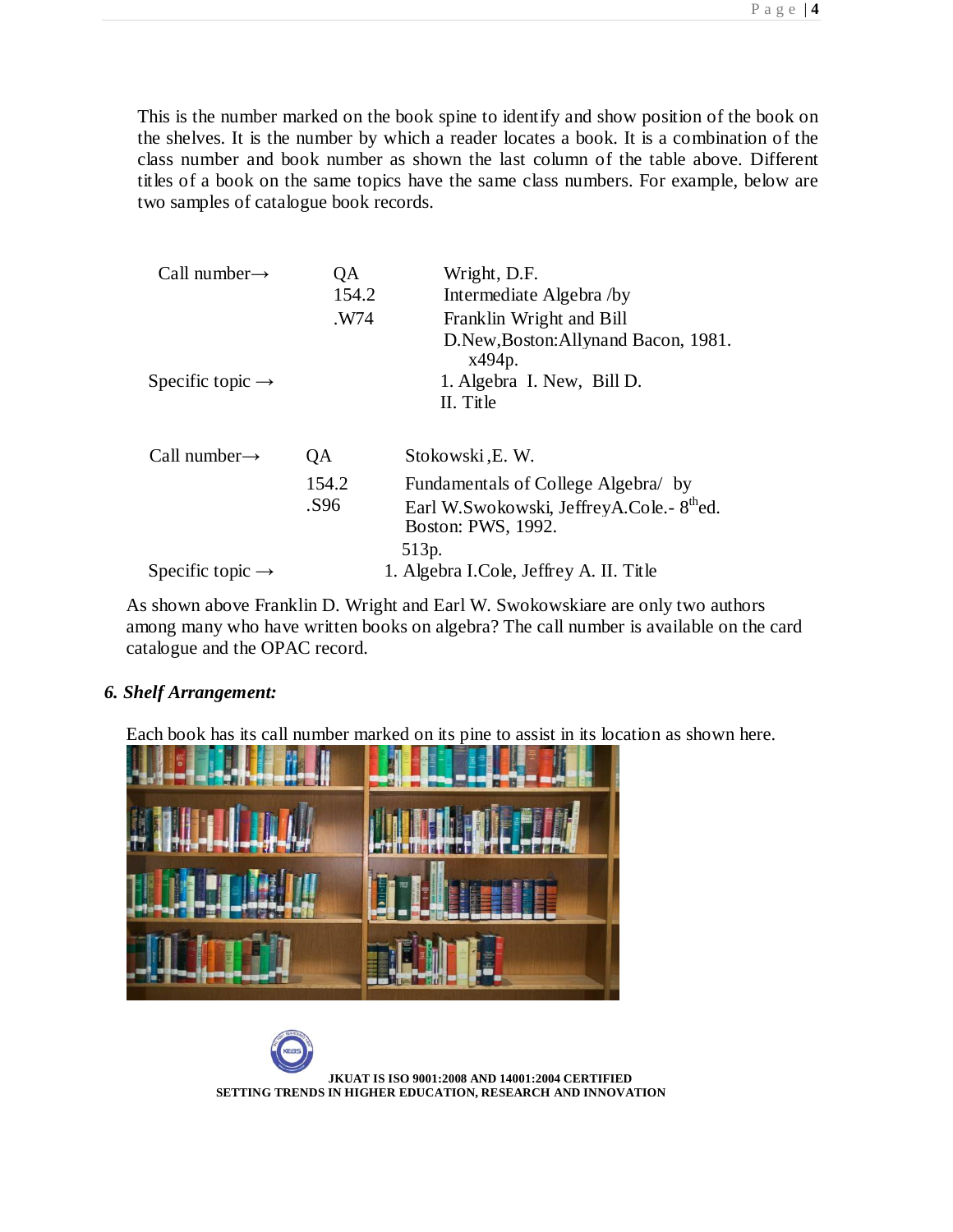*Accession number*: This is a number or code allocated to a newly acquired book. This number is useful for reservations, stocktaking and borrowing purposes.

### *7. Functional Structure:*

- (i). Office of the University Librarian (Services) [library@jkuat.ac.ke](mailto:library@jkuat.ac.ke)
- (ii). Office of University librarian (Academic Programmes) [ggatero@jkuat.ac.ke](mailto:ggatero@jkuat.ac.ke)
- (iii). Deputy University Librarian-Administration [library@jkuat.ac.ke](mailto:library@jkuat.ac.ke)
- (iv). Deputy University Librarian-Technical Services [library@jkuat.ac.ke](mailto:library@jkuat.ac.ke)
- (v). Acquisitions Services Section [acquisitions@library.jkuat.ac.ke](mailto:acquisitions@library.jkuat.ac.ke)
- (vi). Processing Section
- (vii). Reference and Instructional Services reference @library.jkuat.ac.ke
- (viii). Circulation Services Section circulation @library.jkuat.ac.ke
- (ix). Digital Services Section [digital.library@jkuat.ac.ke](mailto:digital.library@jkuat.ac.ke)
- 
- 
- 
- (xiii). Special Collection (Research) and Postgraduate Studies Located at NSC  $2<sup>nd</sup>$  Floor [ir@library.jkuat.ac.ke](mailto:ir@library.jkuat.ac.ke)
- 
- $(xv)$ . Special Needs Section

(x). Library Systems digital.library @jkuat.ac.ke (xi). Bindery Unit bindery @library.jkuat.ac.ke (xii). Photocopying Unit [bindery@library.jkuat.ac.ke](mailto:bindery@library.jkuat.ac.ke)

(xiv). Library Security Unit library @jkuat.ac.ke<br>
(xv). Special Needs Section [library@jkuat.ac.ke](mailto:library@jkuat.ac.ke)

# *8. Appendices:*

Appendix A: Abridged version of Library of Congress Classifications Scheme –main classes Appendix B: List of Staff and their respective sections'

# **Appendix A**

The Library print resources are organized using the library of congress classification scheme as outlined in the main classes below:

A-General Works B -Philosophy. Psychology. Religion C-Auxiliary Sciences of History D-World History and History of Europe, Asia, Africa, Australia, New Zealand, etc E-History of Americas F-History of Americas G- Geography. Anthropology. Recreation H- Social Sciences J-Political Science K-Law L-Education M- Music and Books on Music

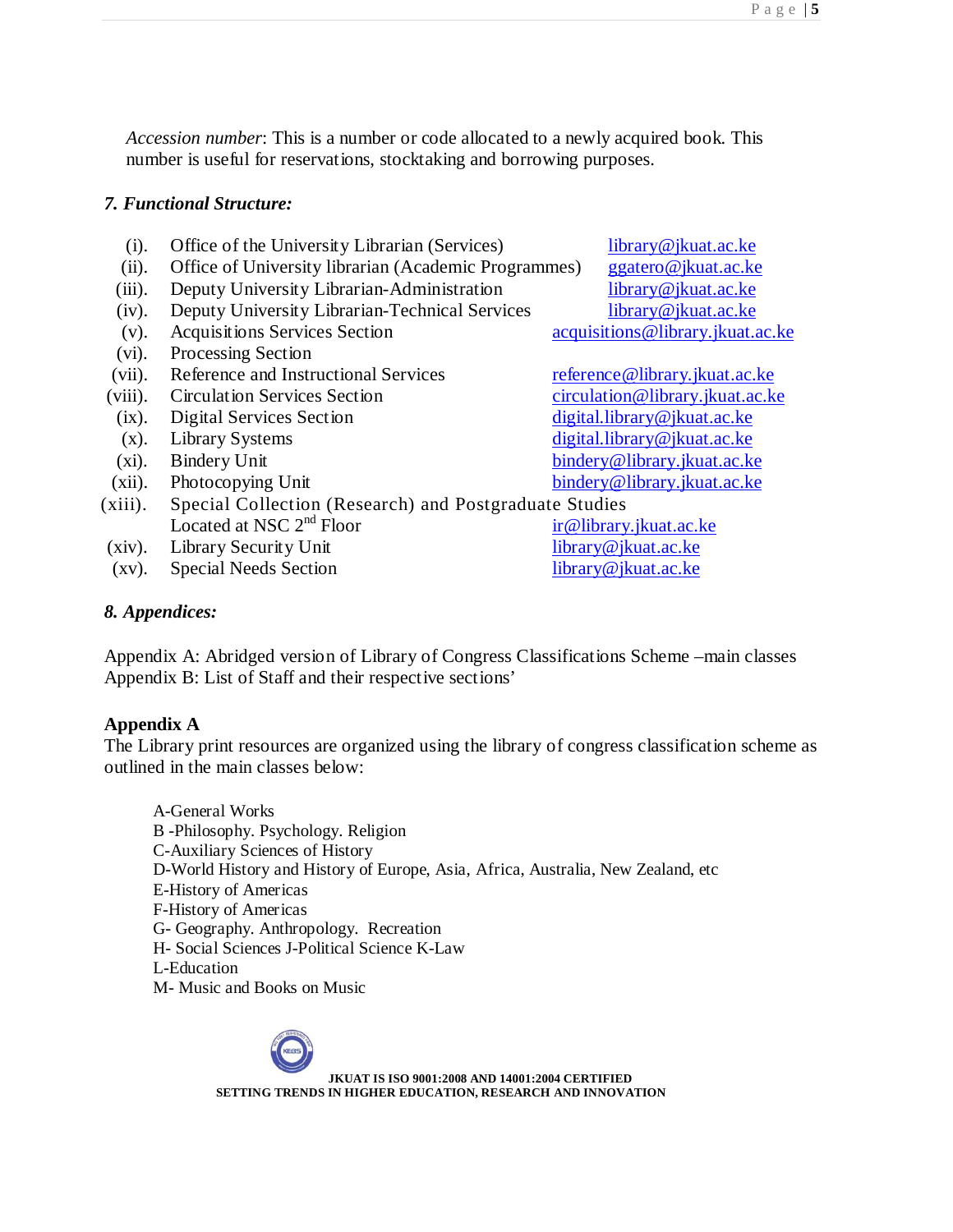N-Fine Arts P-Language and Literature Q-Science R–Medicine S-Agriculture T-Technology U- Military Science V-Naval Science Z- Bibliography .Library Science. Information Resources(General)

# **Appendix B**

# **LIBRARYSTAFF MAY2016**

## **Office of the University Librarian (Services)**

| • Dr. Roselyne Mangira | $\blacksquare$           | University Librarian                |
|------------------------|--------------------------|-------------------------------------|
| • Mr.Jamleck Ngugi     | $\overline{\phantom{a}}$ | Ag. Deputy University Librarian (T) |
| • Ms. Susan Motanya    | $\overline{\phantom{a}}$ | Secretary                           |
| • Ms.MaureenOywer      | $\overline{\phantom{a}}$ | Office Clerk                        |
|                        |                          |                                     |

## **Office of the University Librarian (Academic Programmes -AP)**

|  | • Dr. George M. Gatero |  |  | University Librarian (Academic Programmes) |  |
|--|------------------------|--|--|--------------------------------------------|--|
|--|------------------------|--|--|--------------------------------------------|--|

• Ms. Dorcas Mbaria - Secretary

### **Acquisition Services Section**

- Mr. Solomon Maleche Ag. Head of Section
- Ms.Lucy Nduati
- Mr.Joshua Mwangi

# **Processing Section**

- Ms.E.N. Mwangi Ag. HeadofSection
- Ms.J.Orangi

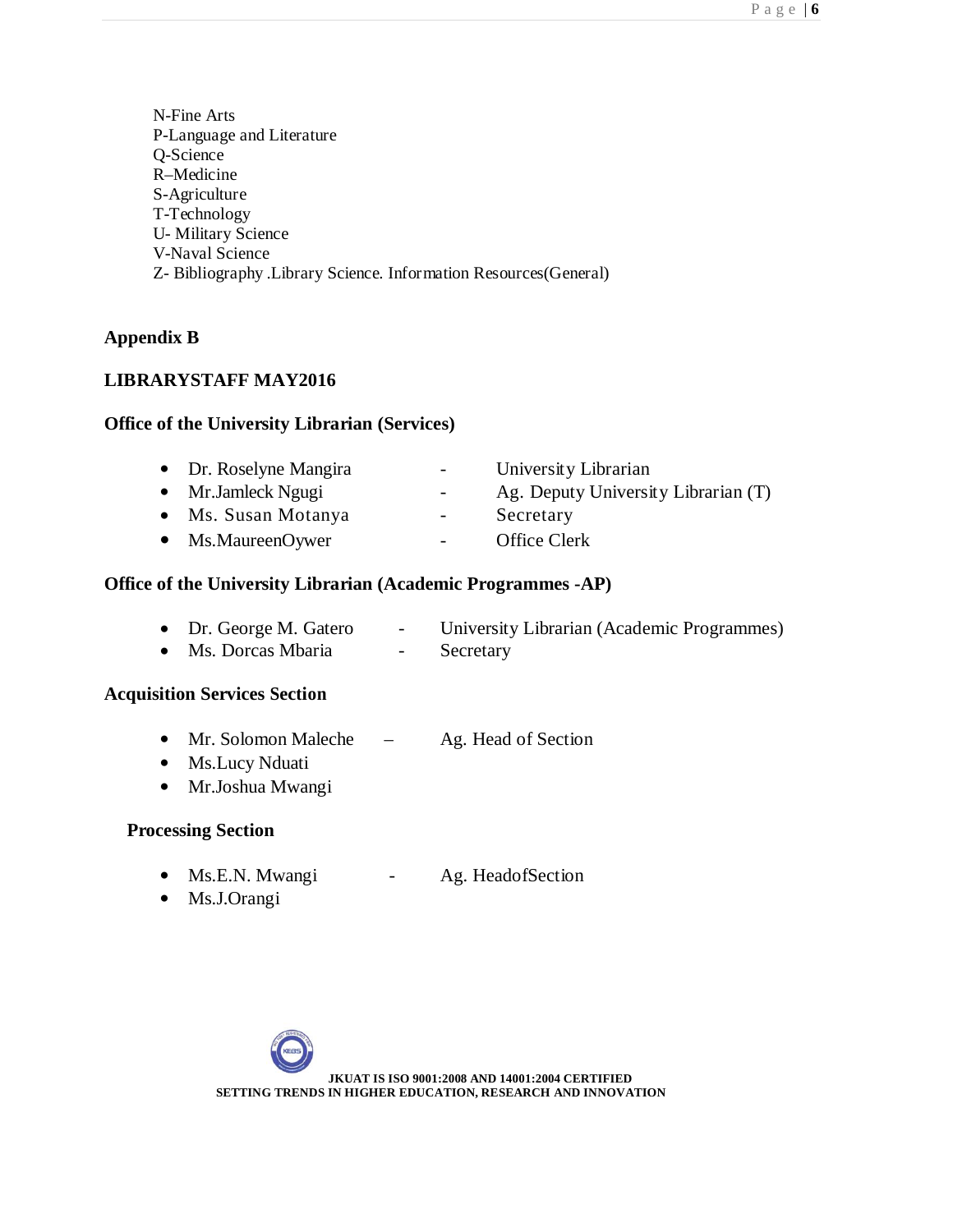## **Reference and Instructional Services**

- Ms. Joyce Mwagiru Ag. Head of Section
- Mr. Peter Kimani

# **Special Collection (Research) and Postgraduate Studies**

- Mrs. Mary Wachira Ag. Head of Section
- Mr. Lameck Ondiek
- Ms. Jane Kamangu

# **Circulation Services**

- Ms. Alice Mwanza Ag. Head of Section
- Ms. Fraciah Mwangi
- Mr. Henry Wanjohi
- Mr. Stephen Munyao
- Mr. Nicholas Mweu

# **Digital Services Section**

• Ms.MiriamW.Ndungu – Ag.Headof Section

# **Systems Section**

- Mr.RichardO.Midigo Ag. Head of Section
- Mr. Harrison Gachuhi

# **Library Security Unit**

• Mr. George K. Ngugi

# **Bindery Services Unit**

- Mrs. Jane Ndungu In-Charge
- Mr. Joel Mbugua
- Mrs. Alice Kariuki
- Ms. Nancy Kamau
- Mr.Richard. Njogu

**JKUAT IS ISO 9001:2008 AND 14001:2004 CERTIFIED SETTING TRENDS IN HIGHER EDUCATION, RESEARCH AND INNOVATION**